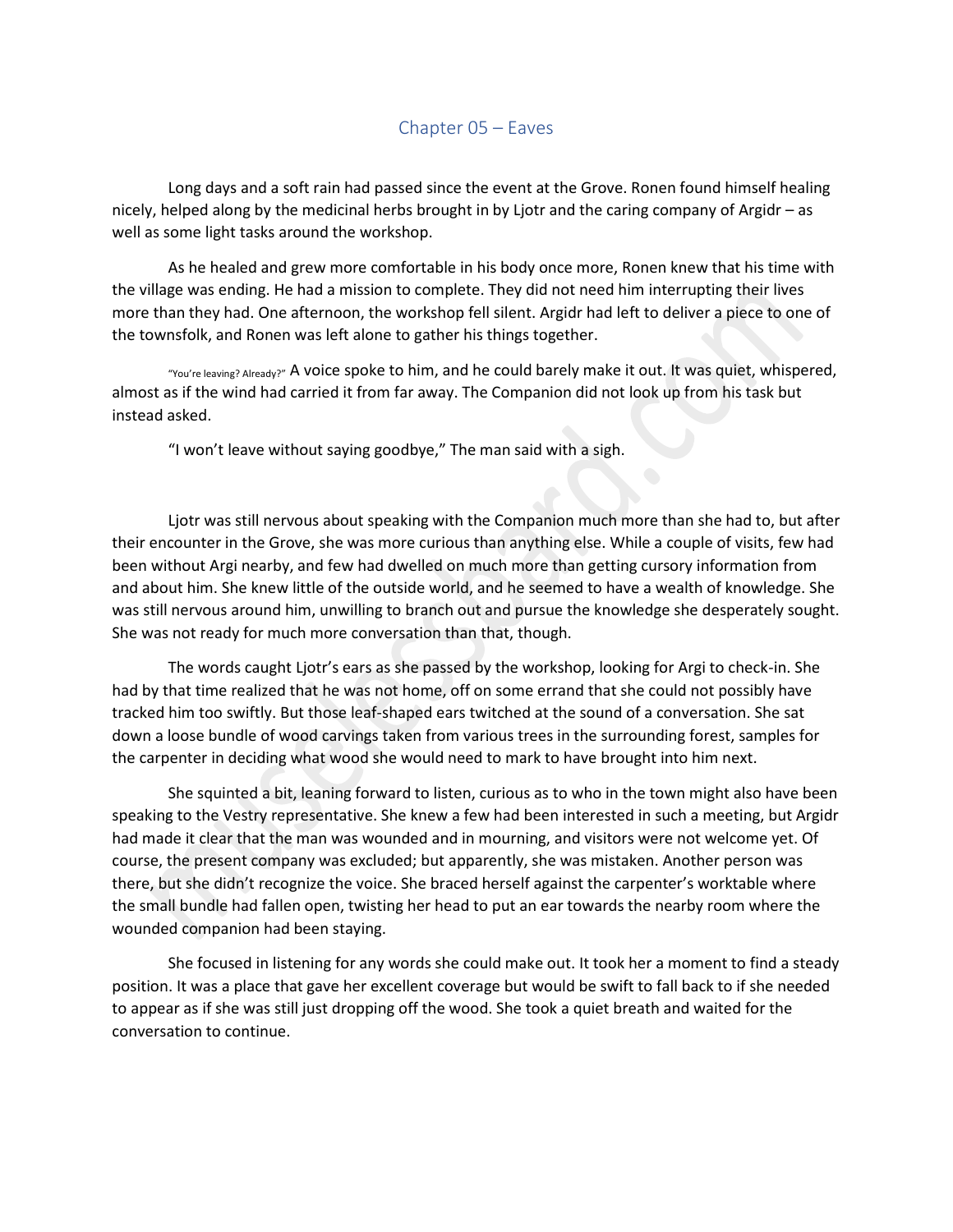"And where will you go?" The faint voice seemed to linger in the air as Ronen paused his work. He held the amulet of his order in his hand, taking a moment to stare down at it before looking back through the room. For a split second, he thought he could see someone, and then that someone was gone.

"I'll keep to my mission," He replied with a shake of his head.

"How could you possibly complete it?"

"I don't know," Ronen replied. His voice had lowered slightly, lingering on the phrase as it parsed in his mind.

"You aren't a Kindling," "I know." "Without her, how are you going to light a Pyre?" "I don't know."

"You might have found another Kindling,"

"No. Don't even suggest it." Ronen grew defensive quickly, twisting around the shadowed reaches of the room he inhabited, the darkness seeming to shift away from him slightly as he rebuffed the idea. "I won't drag them into this."

 $r_{\text{Them}2}$ " The voice almost laughed, though, in its quiet way, it sounded more akin to a chortle,  $r_{\text{you}}$ only need the one."

"One isn't coming without the other."

"And how did that work for you and Shiri?"

That statement had crossed the line. "I take your point," the Companion spoke with a pointed finger hanging just in front of the darkened corner of the room. "But I'm still mourning her, so let's not be cruel."

"I'm sorry, but you need a Kindling. Grief keeps us from thinking straight. For the first time in ages, you must face fears alone. And you aren't well equipped to do so. Can you be sure you are thinking straight?"

"I know I'm not."

"So, bring the Kindling."

"No. I'm not forcing them to split up or to join me on this," He turned away from the shade and back to his work, just long enough to adjust one or two things in his pack. "Besides, you saw how Ljotr responded to me in the first place. Someone in the Vestry clearly did something to her," A noise in the next room interrupted the statement. His eyes drifted back to the shaded corner, the shadows having slinked away at the sound nearby. Instinctively, his hand gripped his sword hilt, but after a second, his fingers unfurled, and he walked towards the doorway into the hall that led between the workshop and the carpenter's main living area. His eyes settled on the workshop, and he moved in that direction. "Well met, friend," He called out somewhat softly into the other room.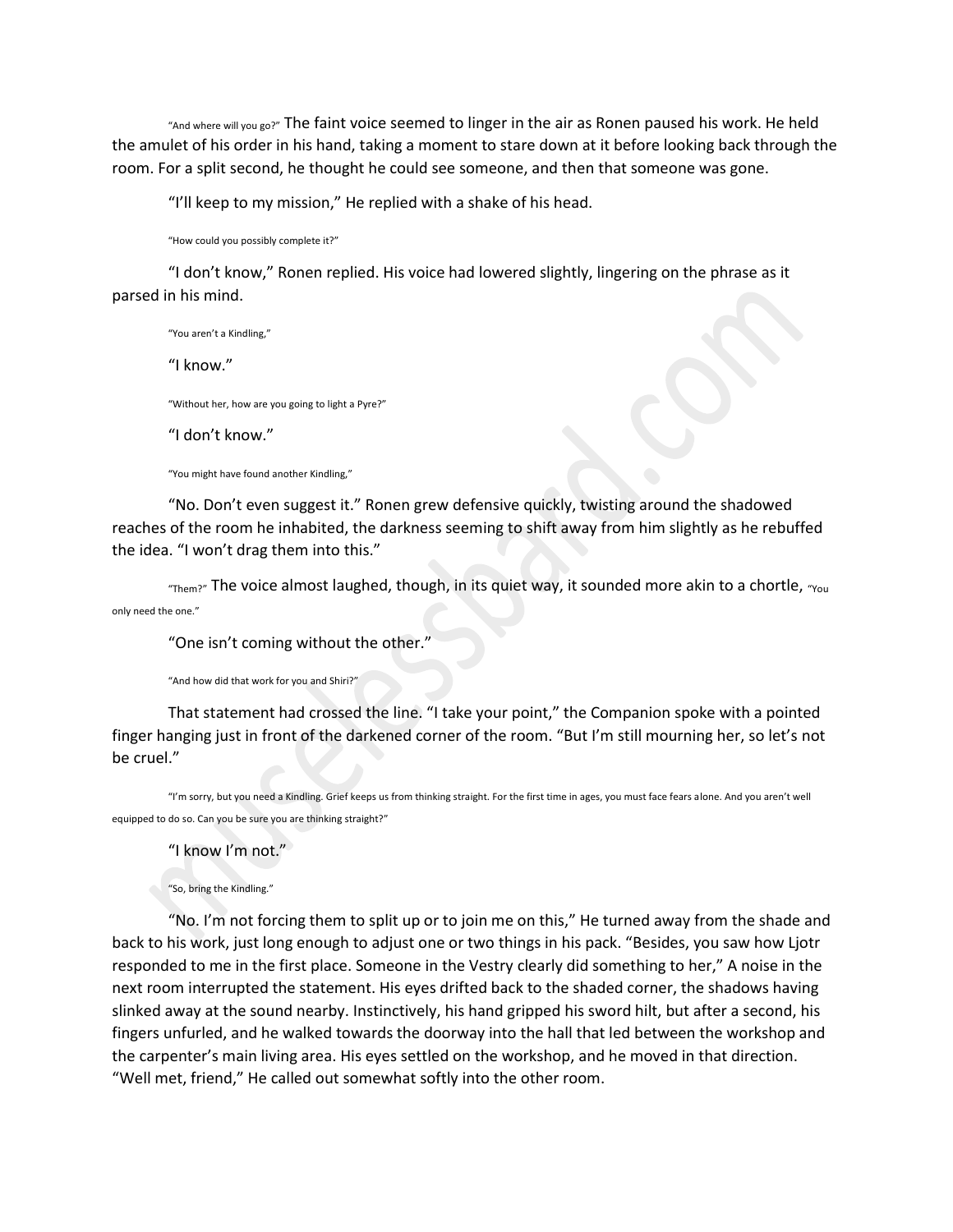The statement had been misread by Ljotr, as the Companion planned. She was unaware how easily people would feel they were caught out if someone addressed them as if they had been seen – and so she rose from behind the bench where her samples of wood had collapsed a moment ago. "Good afternoon, Companion," Her voice crackled and strained to leave her throat as she stood dusting herself off. "I was dropping off some cuttings…."

"Don't explain yourself," Ronen replied, holding up a hand. "I'm the visitor."

"I mean, I'm a visitor too," Ljotr spoke with a bit of a shrug.

Ronen let out a single laugh, "I'm sure. It worked when I told the Ancress the same thing."

"I don't follow?"

The Companion waved a hand dismissively, "Youth think they're discrete. They never are, and we never were either."

She seemed to catch on to his hint and let out a long, nervous, "Ah," Almost hissing from her form. She brushed a hand back through her hair. Her hand was covered with a glove, hand-stitched fingers added to give enough length to hide her extra-long digits. She gave a quiet, "Obvious, hm?"

"Very," He said with a nod, "For those of us romantics, it is endearing that you're so bad at hiding it." He gave a shake of his head, "Anyway, I'll be out of your hairs soon, and you can get back to doing whatever it is you two do alone."

"It's nothing like that. I don't think Argi thinks like that."

The Companion paused and gave a soft nod, "Ah. But you want him to?" The young woman's face was naturally pale, but a deep blush filled her cheeks fast enough to make one almost forget that. She didn't know how to handle the statement, and Ronen waved his hands, "I'm sorry, that was uncouth. My father was a foul-mouthed artisan, not unlike Argi's. I've never been able to shake his sense of humor. Or his openness. Not that I'd want to, just – would have fit your view of Vestrian's better."

"I'd rather you didn't fit my view," She replied coldly, shaking her head.

He paused and nodded. "I don't know what happened to you to make you hate us. Though, I'm sure it's justified." He took a deep breath, "There are a great many so-called Vestrian's consumed by the corrupting influence of power and perceived position. If you ever wish to talk about it, I would be willing to do so."

She paused for a moment and watched him. "No, thank you. You're the second I've met, but the only one who didn't immediately judge me a monster."

Ronen stopped in his tracks and turned towards her. "A monster? There is nothing further from the truth. You've proven yourself to be a selfless soul. Despite hating people like you, you made sure I was safe. You gave up your lifestyle to let me recover. I can only assume this was a place of rest for you until I came along and stole it."

"I'm a good monster then. When the Mists come, I'll transform – though. So I am still a monster."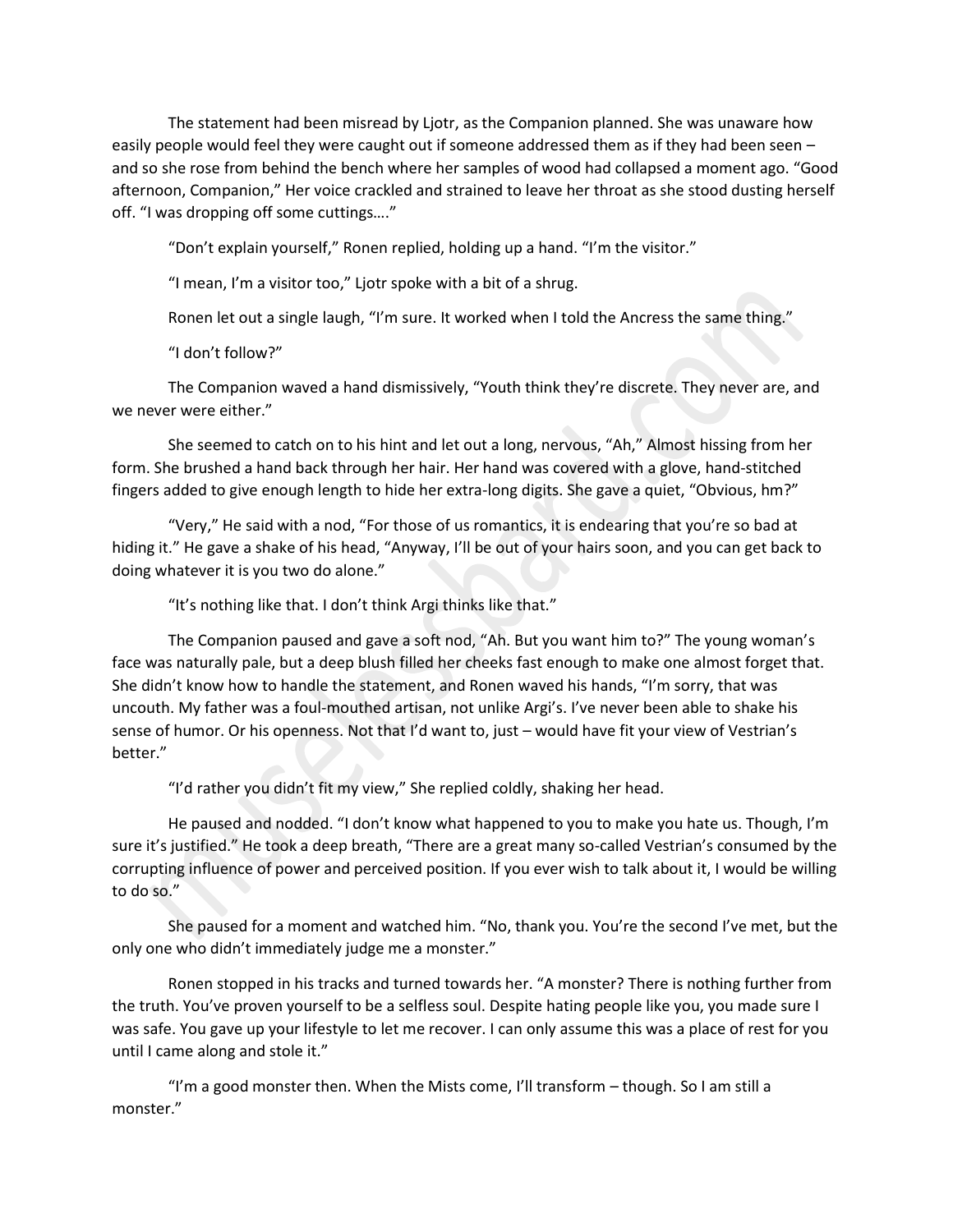The Companion moved towards the bench and leaned against it to face her, careful not to put too much pressure on his still-healing wound. "What gave you that idea?"

"My mother,"

"She told you that?" His voice was confused, raised, and surprised as he put a hand on the table.

"No," She shook her head. "The night the Mists came to my home town. She was turned into a hag. She attacked the people, tore apart guards with her...." She looked down at her hands, "Why am I telling you this?" She said as she pushed off from the table and shook her head, "Now you know the truth, though. Going to protect the people from me, Knight Protector? Isn't that what Hymnists and Companions do?"

The Companion sat in shocked silence for a moment, "Knight Protector? No, Ljotr, we don't use that term. We don't hunt or murder people. You've done nothing wrong. I don't believe for a second your mother killed anyone."

"She did. They all saw it. We saw it."

"Saw what?"

"She tore him apart, and when the guards approached, she ran into the mists. They couldn't follow her but wounded her as she fled – a hulking, monstrous hag."

Ronen gave a slight nod of his head and then put a hand on the tabletop closer to her. "I'm sorry, Ljotr. I don't want to push you to talk about all of this. I think it is too fast and would be too hard. But…"

"But?"

"But… the Mist is a corrupting force. It takes our darkest desires and twists them into reality, but only if you give into them. You won't change because of the Mists. I've walked them a hundred times, and here I am. Shiri would have said the same." He smiled at her, "You are not a monster, and you are not destined to become one."

"Why should I believe you?"

"I don't have an answer for that. It is the truth. You can choose to believe me because you trust me. Or, if you don't. There is only one way to know – you must walk the Mists. But I hope you'll have a chance to learn to trust me long before that becomes an option."

She gave a nod. "You really believe that?"

"I've met a lot of Kyorai. I've never seen one forced into a transformation. At least not like you describe."

"But my mother?"

"I'm not sure," He sighed, "But if you're willing – after my mission is finished – I'll return and would be happy to walk with you as you search for what happened?"

"So, you are leaving?"